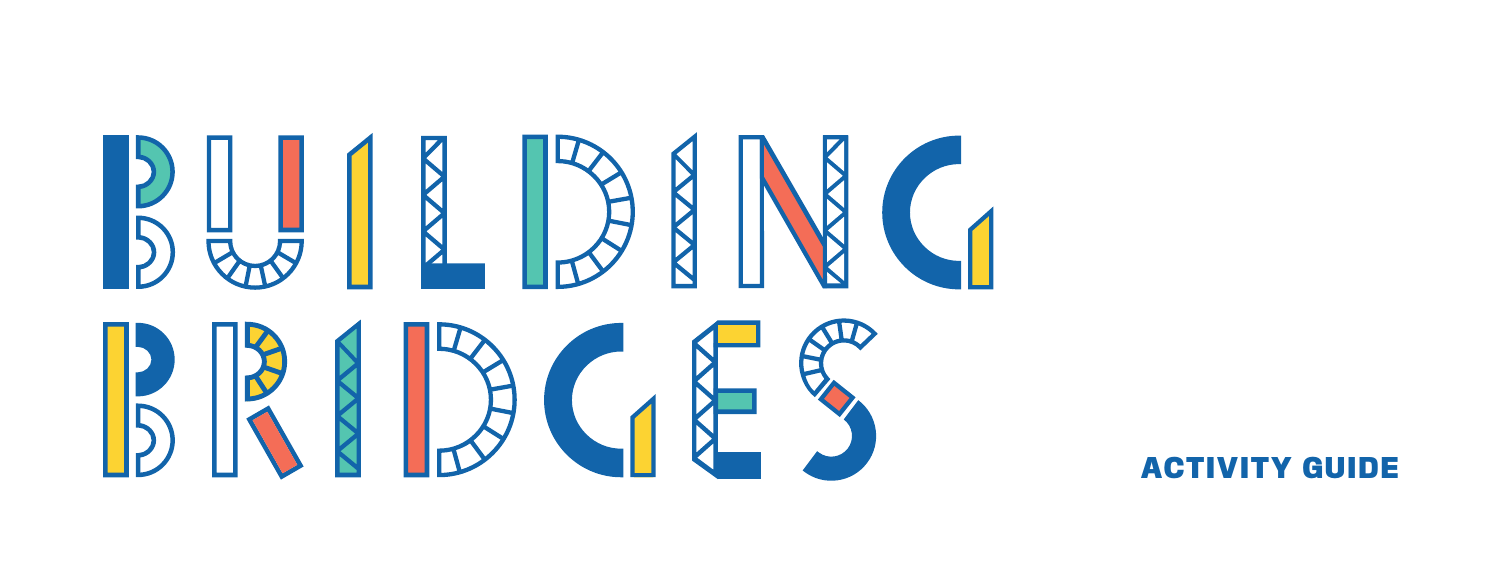At the Center for Architecture, we love exploring bridges with our students! Bridges are amazing structures that showcase thoughtful engineering and creative thinking.

This booklet will introduce you to four types of bridges: beam, truss, arch, and suspension. Each page is illustrated with diagrams and body exercises to help you understand the structural forces at work in each bridge. The pushing force of  $\rightarrow$  compression  $\leftarrow$  is shown in orange, and the pulling force of  $\leftarrow$  tension  $\rightarrow$  in green. Once you've learned these bridge basics, try designing your own!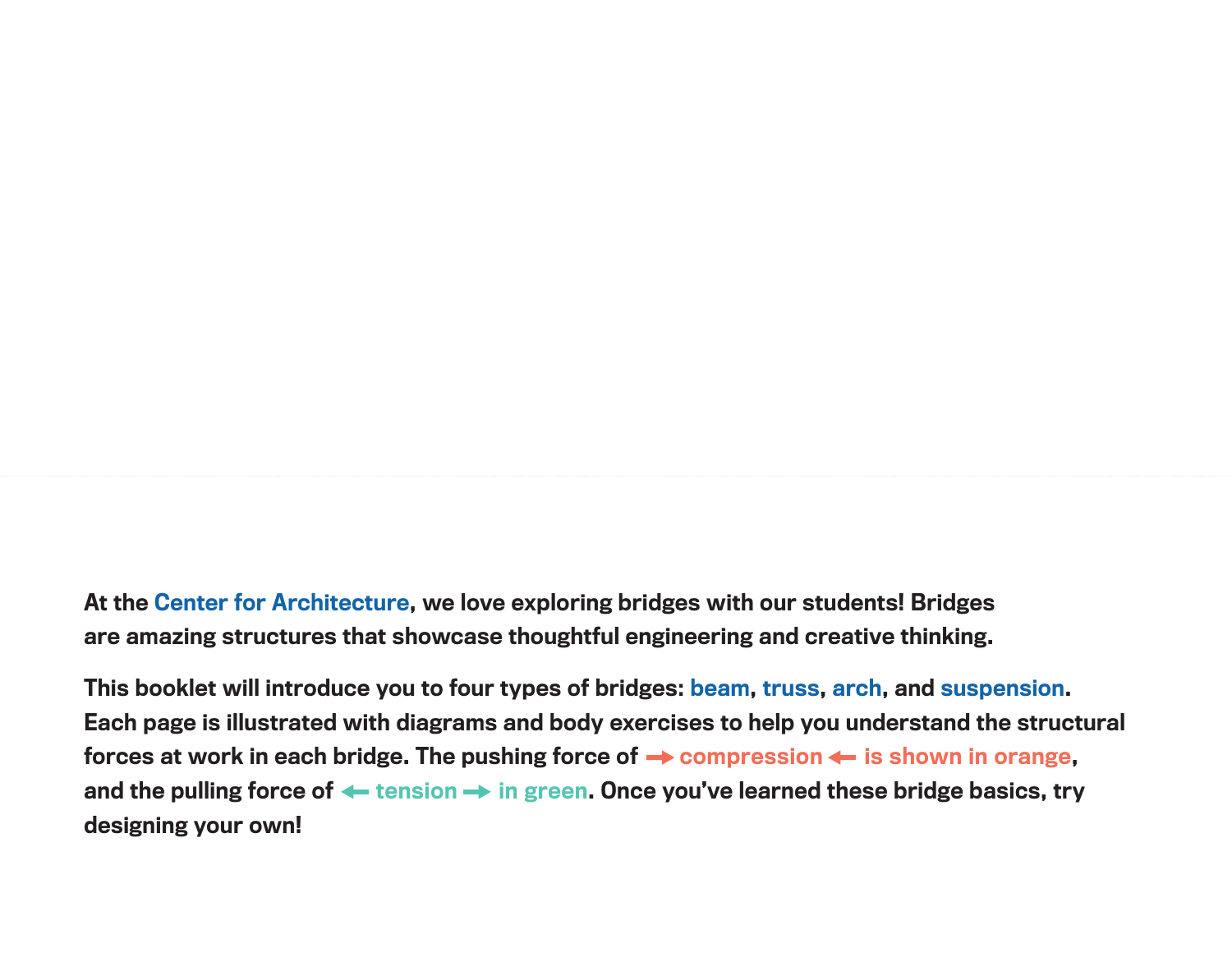#### **BEAM BRIDGES**

A beam **interest is a horizontal piece of structure that spans across** an opening. A beam bridge is often supported by vertical piers  $\blacksquare$  that help carry the weight of traffic on the bridge and shorten the distance it must span. If the weight is too heavy, or the span too long, the beam will bend. This bending creates the forces of  $\rightarrow$  compression  $\leftarrow$  (pushing) and  $\leftarrow$  tension  $\rightarrow$  ( pulling ) in the beam.



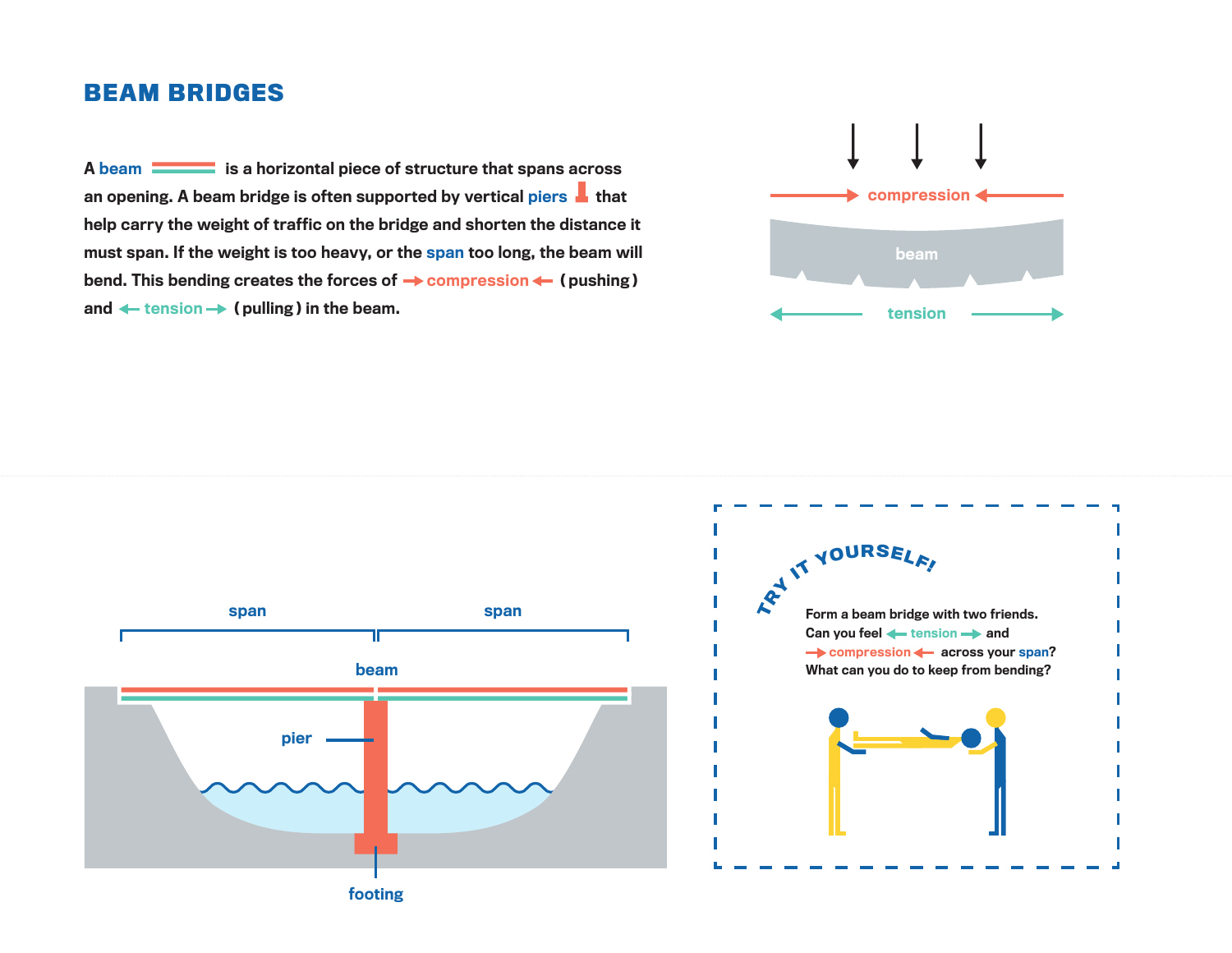# **TRUSS BRIDGES**

A truss  $\sqrt{NVM}$  is a structure made up of triangles  $\triangle$  . Triangles are naturally strong shapes, so truss bridges can carry more weight and span further than beam bridges. Each piece of a truss is either being pushed  $\rightarrow$  (compressed )  $\leftarrow$  or pulled  $\leftarrow$  (tensed )  $\rightarrow$  , but not both, so a truss doesn't bend easily. It is also much lighter than a beam since it is made up of individual pieces instead of solid material.

Test out the strength of triangles. Form a rectangular structure with a friend and have someone push on you from the side. What happens? Now create a truss with your friend and try it again. Can you feel the  $\leftarrow$  tension  $\rightarrow$  and  $\rightarrow$  compression  $\leftarrow$ in your legs as they try to resist this force and keep your structure strong? **TR<sup>Y</sup> <sup>I</sup><sup>T</sup> <sup>Y</sup>OURSELF!**

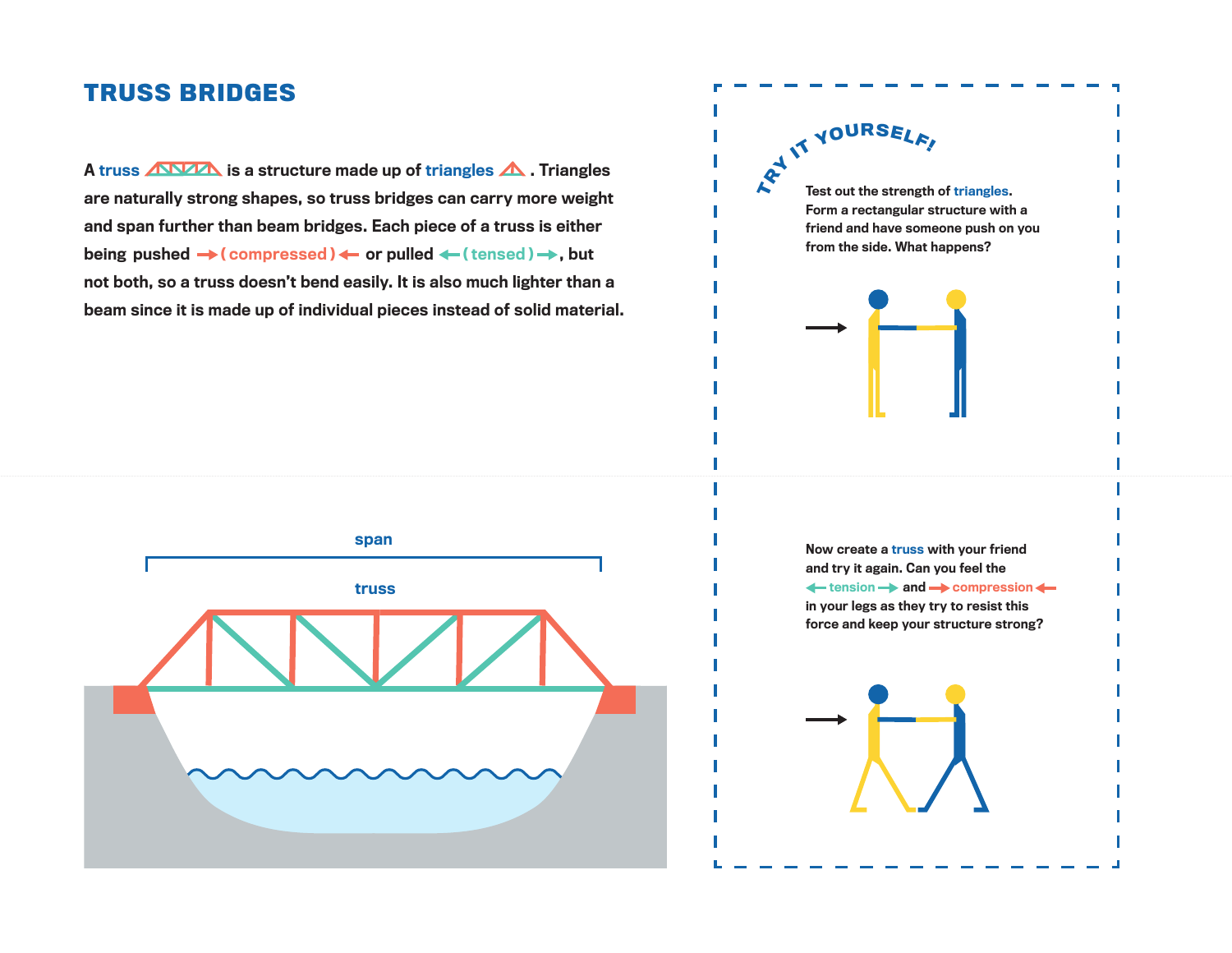# **ARCH BRIDGES**

An arch  $\mathbb{P}$  is a structure shaped like a semi-circle. When a bridge roadway sits on top of an arch, the weight of traffic pushes down on the arch. This pushing force  $\rightarrow$  ( compression )  $\leftarrow$ is carried along the curve of the arch to the abutments at each end. Abutments **a**  $\blacksquare$  are heavy supports that push back in from both sides to make sure the arch doesn't flatten out or collapse.

When the roadway hangs down from the arch, it is called a bowstring arch bridge. The roadway takes the place of the abutments and works in  $\leftarrow$  tension  $\rightarrow$ , pulling in on both ends of the arch to keep its shape.



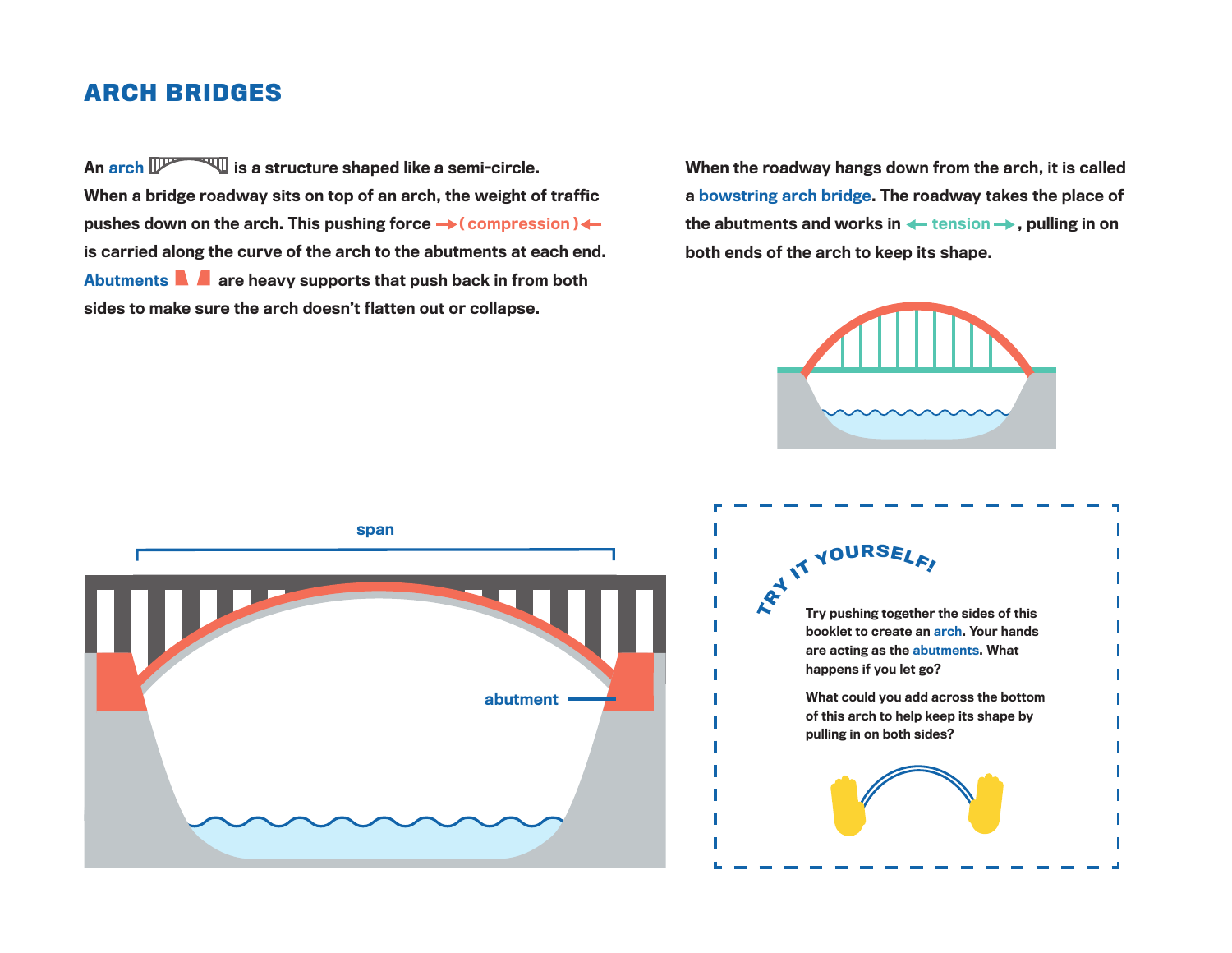# **SUSPENSION BRIDGES**

In a suspension bridge, strong towers  $\perp$   $\perp$  support a main cable that is pulled tightly at each end by heavy anchorages **.** Straight suspender cables **illight** hang from the main cable and hold and lift the roadway along its span. This unique design allows suspension bridges to span the furthest of all bridge types. Trusses ANVA are often used to stiffen the long roadways of these bridges. Suspension bridge cables are always in  $\leftarrow$  tension  $\rightarrow$ (pulling). The towers, however, are in  $\rightarrow$  compression  $\leftarrow$  and must stand strong to resist the downward pull of the main cable.



A cable-stayed bridge is a new form of suspension bridge that has diagonal cables  $\sqrt{N}$  stretching directly from a central tower to the roadway, with no main cable. These bridges don't span as far as classic suspension bridges, but use less material and are less expensive to build.